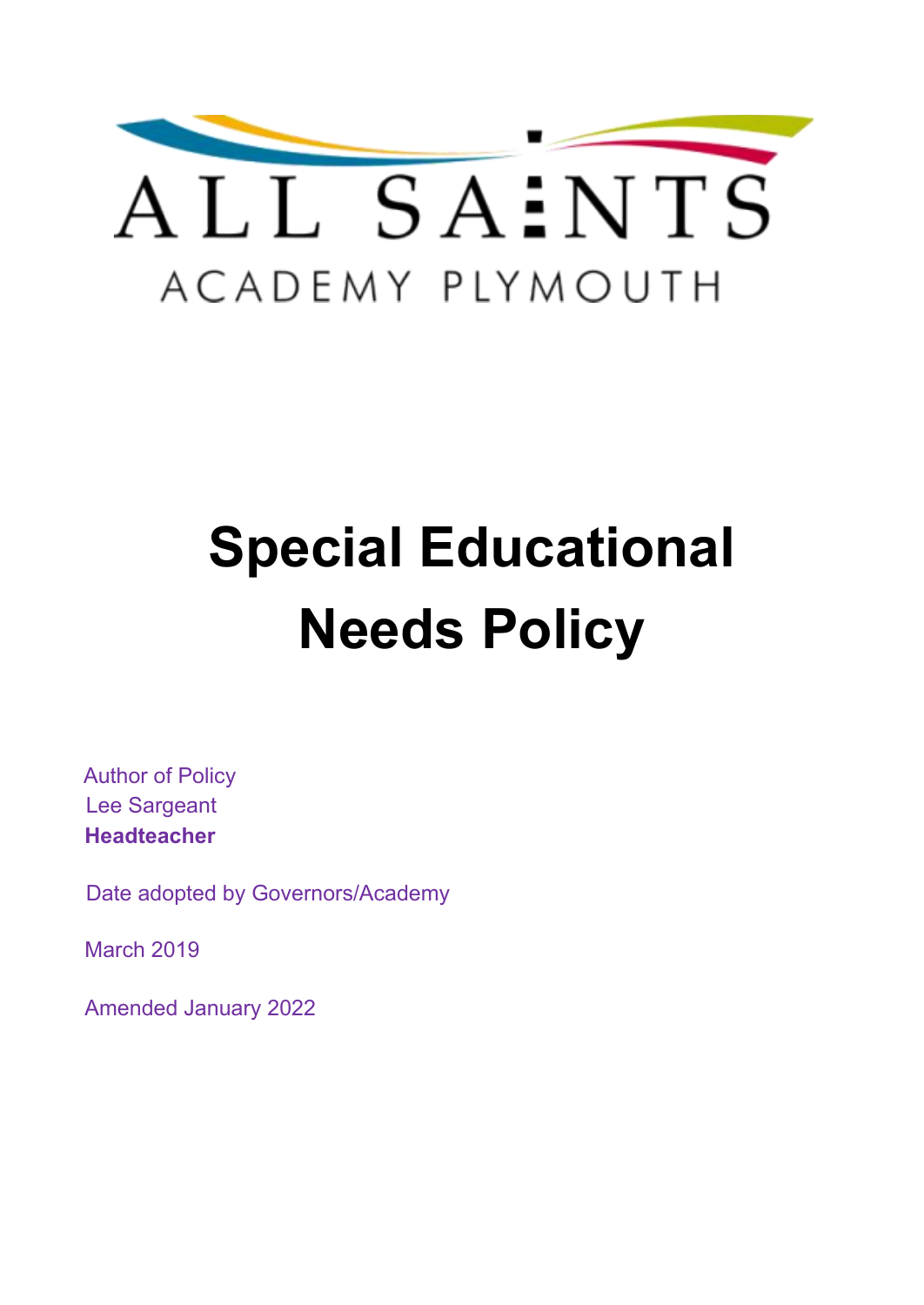SEND Policy Page 1 of 9

#### **OUR MISSION**

\_\_\_\_\_\_\_\_\_\_\_\_\_\_\_\_\_\_\_\_\_\_\_\_\_\_\_\_\_\_\_\_\_\_\_\_\_\_\_\_\_\_\_\_\_\_\_\_\_\_\_\_\_\_\_\_\_\_\_\_\_\_\_\_\_\_\_\_\_\_\_\_\_\_\_\_\_\_\_

'I have come that they may have life and have it to the full' John 10:10

**All Saints Academy** ensures that every student is **well-educated**, prepared for the **future** and is able to **live life** to the full.

#### **OUR VALUES**

To achieve our mission, we have four core values:

- FAITH putting Christian faith at the heart of every action and providing a safe environment and caring ethos for all
- FOUNDATIONS creating strong foundations in learning, behaviour and success for all
- FAMILY understanding the importance of family, the value of community and ensuring support for all
- FUTURES preparing for bright futures shaped from excellent progress, achievement and choice for all

This policy and the associated procedures are based on these principles, aims and beliefs.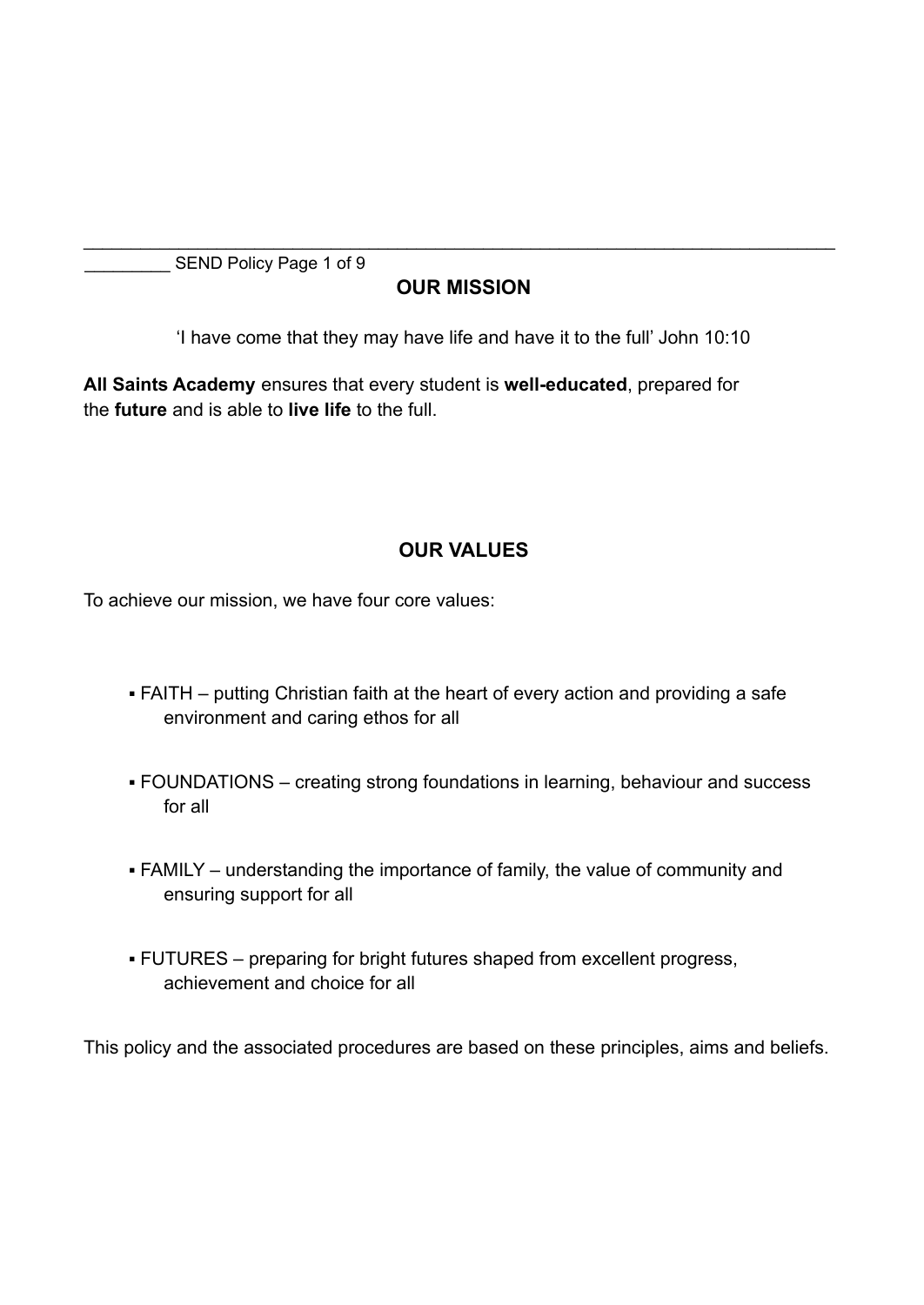### \_\_\_\_\_\_\_\_\_ SEND Policy Page 2 of 9 **Contents**

|                                                                                                | $\overline{4}$ |
|------------------------------------------------------------------------------------------------|----------------|
|                                                                                                |                |
| How does All Saints Academy School identify if a child has a special educational need?  5      |                |
| What could you do if you think your child has a special education need? Who can you contact? 5 |                |
| How are children with special educational needs or disabilities (SEND) supported?  6           |                |
| How does ASAP School involve others in meeting the needs of pupils with SEND and support their |                |
|                                                                                                |                |
|                                                                                                |                |
| pupils with SEND and their families supported when they join or leave ASAP School 9 What       |                |
|                                                                                                |                |
|                                                                                                |                |

\_\_\_\_\_\_\_\_\_\_\_\_\_\_\_\_\_\_\_\_\_\_\_\_\_\_\_\_\_\_\_\_\_\_\_\_\_\_\_\_\_\_\_\_\_\_\_\_\_\_\_\_\_\_\_\_\_\_\_\_\_\_\_\_\_\_\_\_\_\_\_\_\_\_\_\_\_\_\_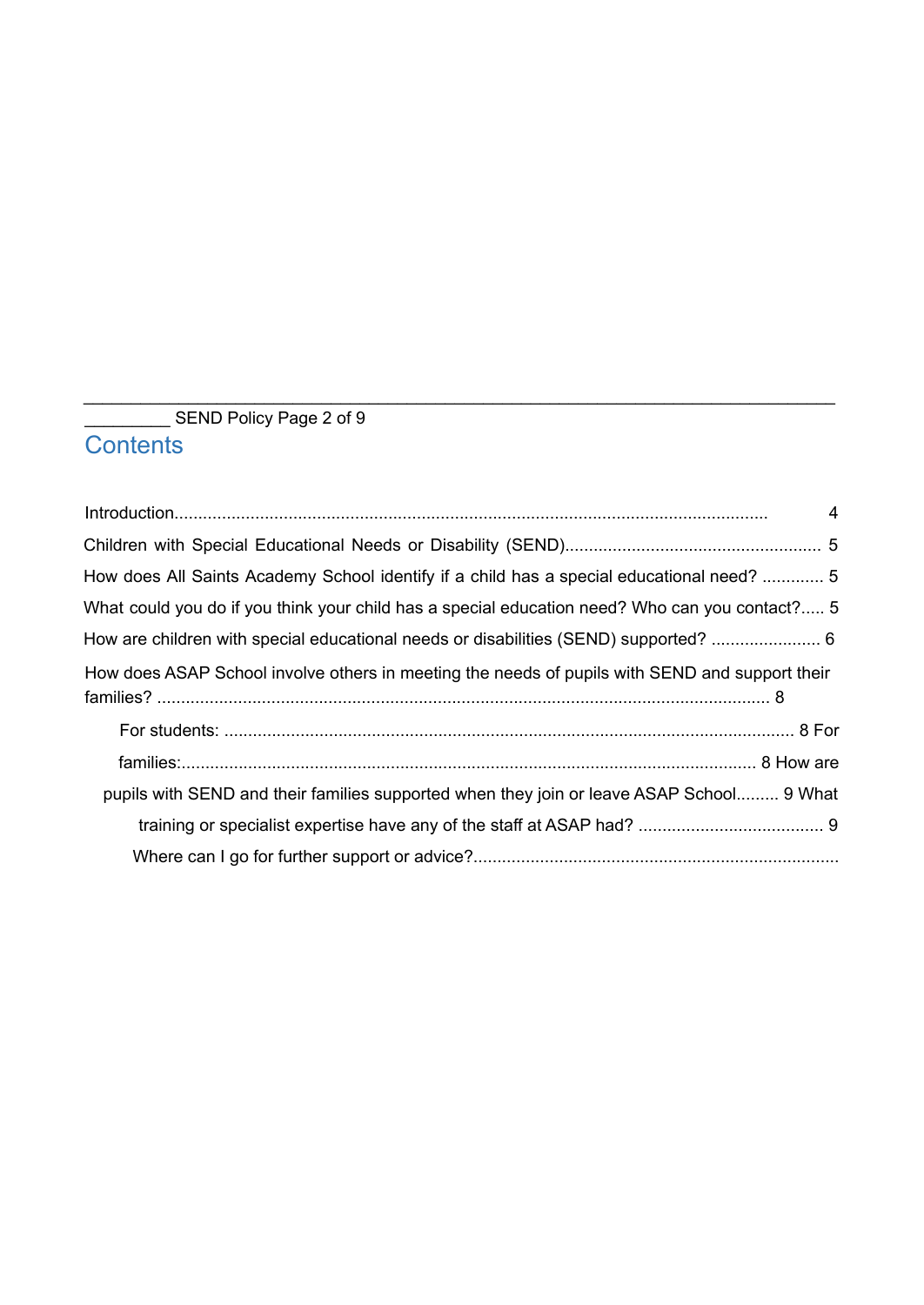## **Introduction**

#### **Special Educational Needs and Disability [SEND] Policy**

This Policy is in line with our Teaching and Learning Policy and Equality of Opportunity Policy and aims to support inclusion for all of our children. The responsibility for the management of this Policy falls to the Headteacher and Assistant Headteachers in charge of SEND, the day to day operation of the Policy is the responsibility of the Special Educational Needs Co-ordinators [SENCo]. The Governing Body, Headteacher, Assistant Headteachers and the SENCo will work together closely to ensure that this Policy is working effectively.

High quality teaching is that which is differentiated to meet the needs of the majority of students. Some students will need something additional to and different from what is provided for the majority of students. This is special educational provision and we will use our best endeavours to ensure that provision is made for those who need it.

All Saints Academy will do its best to ensure that the necessary provision is made for any student who has special educational needs or disabilities. We will ensure that all staff in the Academy are able to identify and provide for those students who have special educational needs or disabilities to allow students with SEND to join in the activities of the Academy.

The Staff and Governors of All Saints Academy will also work to ensure that all SEND pupils reach their full potential, are fully included within the Academy Community and are able to make successful transfers between educational establishments. This policy aims to support all members of staff in providing positive whole Academy approaches towards the learning, progress and achievement of SEND students. With this as an underlying principle, we believe that:

#### **All teachers are teachers of Special Educational Needs. Every teacher is responsible and accountable for the progress and development of all students in their class even where students access support from Teaching Assistants or specialist staff.**

Teaching and supporting students with SEND is therefore a whole Academy responsibility requiring a whole Academy response. Meeting the needs of students with SEND requires partnership working between all those involved, Local Authority [LA], Academy, parents/carers, students, Children's Services and all other agencies.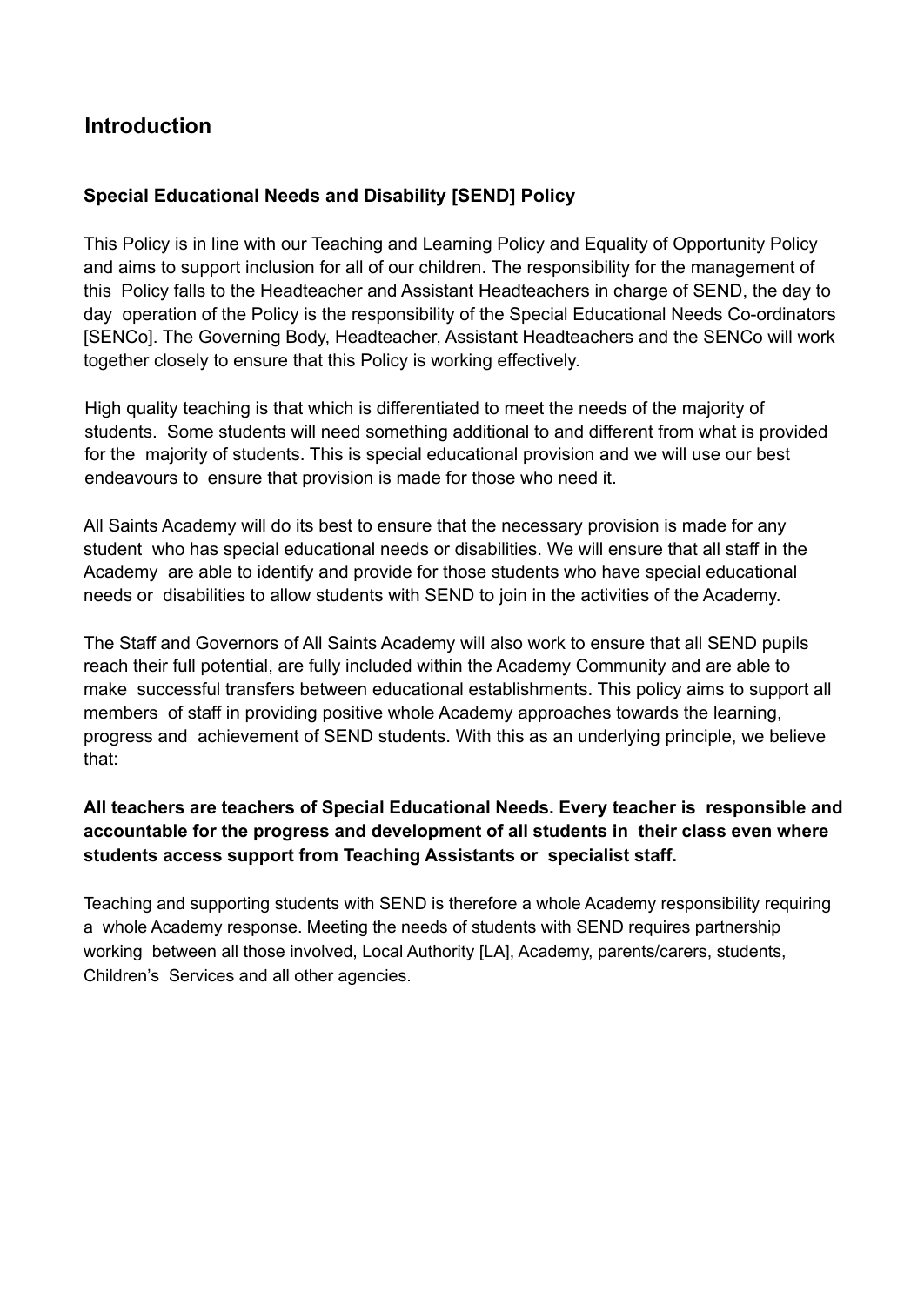# **Children with Special Educational Needs or Disability (SEND)**

All Saints Academy consider a child or young person to have SEND (Special Educational Needs and Disabilities) if they have a learning difficulty or disability which calls for special educational provision to be made for them.

A child of compulsory school age or a young person has a learning difficulty or disability if they:

a) have a significantly greater difficulty in learning than the majority of others of the same age; or

b) have a disability which prevents or hinders them from making use of educational facilities of a kind generally provided for others of the same age in mainstream schools or mainstream post-16 institutions. (SEND Code of Practice, 2015)

The four broad areas of need are:

- 1) Communication and Interaction
- 2) Cognition and Learning
- 3) Social, Emotional and Mental Health difficulties
- 4) Sensory and / or physical needs

# **How does All Saints Academy School identify if a child has a special educational need?**

- A student's achievements and progress are continually assessed throughout the year and subject staff raise concerns should they arise
- Student progress is tracked and children who are not making the expected progress are identified
- If concerns are raised in one subject area, the SEND team will gather feedback from all the student's subject teachers to identify if there is a common area of difficulty.

# **What could you do if you think your child has a special education need? Who can you contact?**

Provision for the students with educational needs is a matter for the Academy as a whole, however, should you wish to discuss any concerns contact should be made with the following:

- Your child's Form Tutor
- Head of House/Deputy Head of House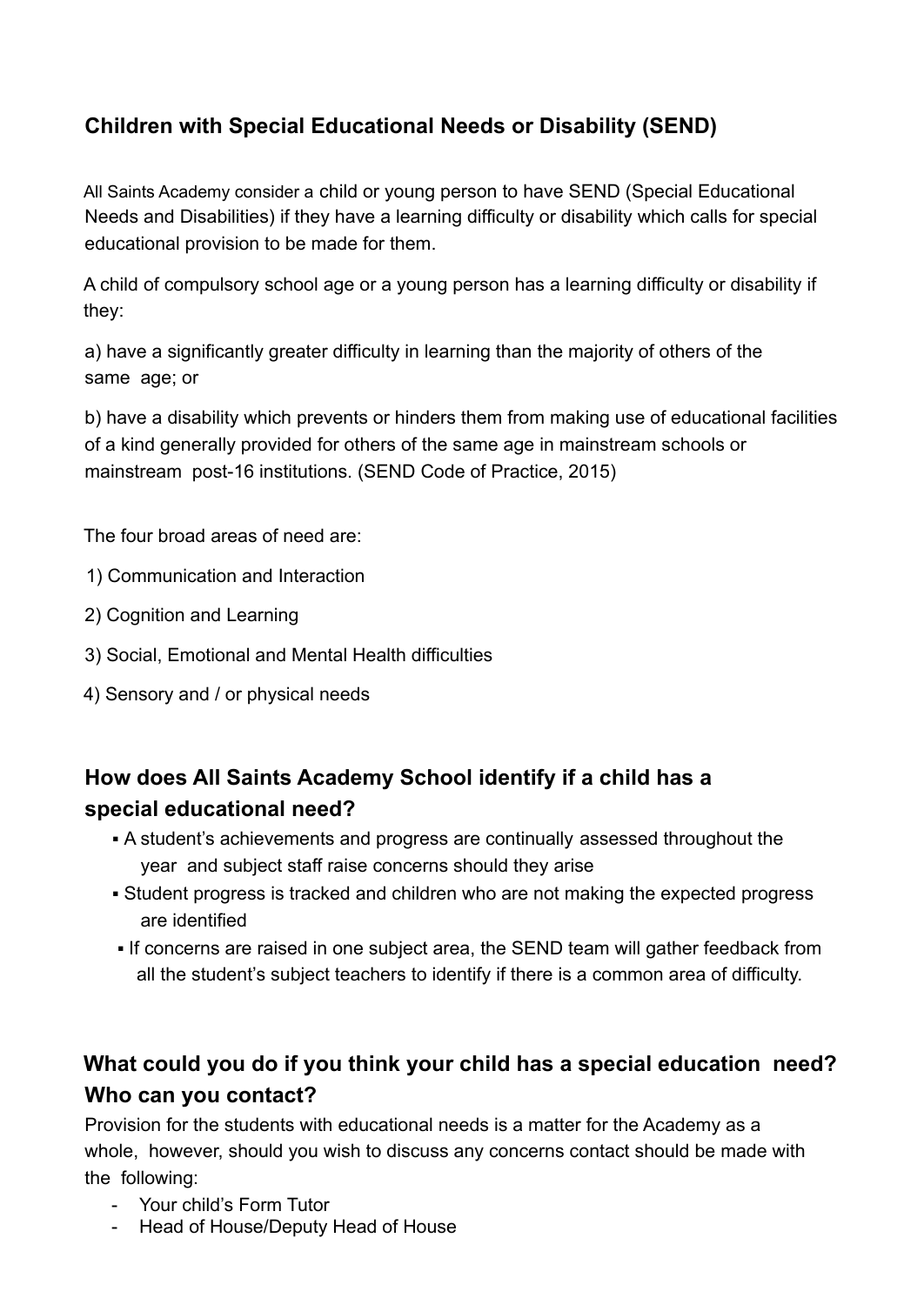- One of the SEND Inclusion Team; Mrs Green, Mrs Duncan, Ms Wright
- Assistant Headteacher Director of Inclusion (SENDCo); Mrs Sykes
- SENDCo Rachel Turner

# **How are children with special educational needs or disabilities (SEND) supported?**

Within All Saints we have an Inclusion area where the SEND team are based. We are aware that the range of needs vary from each child and therefore an individual tailored package would be created to meet the needs of a child with SEND.

Students with an Education Health and Care Plan (EHCP) will be supported to achieve the desired outcomes stated in their EHCP. Our aim is to encourage independence as students' progress through the school to enable them to effectively access adulthood. If appropriate, a teaching assistant (TA) may be used to assist a student in lessons or by providing interventions.

More information on an EHCPs can be found via Plymouth City Council. https://www.plymouth.gov.uk/

Other students with SEND are catered for within their lessons by high quality teaching and when appropriate interventions may be implemented to support a student with SEND further.

Below is a range of support that we put in place within school for students with SEND:

- Homework Club after school
- Reading Intervention
- Handwriting Intervention
- Inclusion support base accessible during lesson times
- Staffed Inclusion base before school, break/lunch and after school
- Enhanced home/school communication
- Literacy Intervention
- Numeracy intervention
- Read Write Inc classes
- Lexia literacy intervention
- Anxiety management intervention
- Anger management intervention
- Behaviour choices programme run by CAMHS
- Enhanced transition from primary school
- Help with transitions from year to year
- Enhanced transition to Post 16 education
- Adapted equipment for students where needed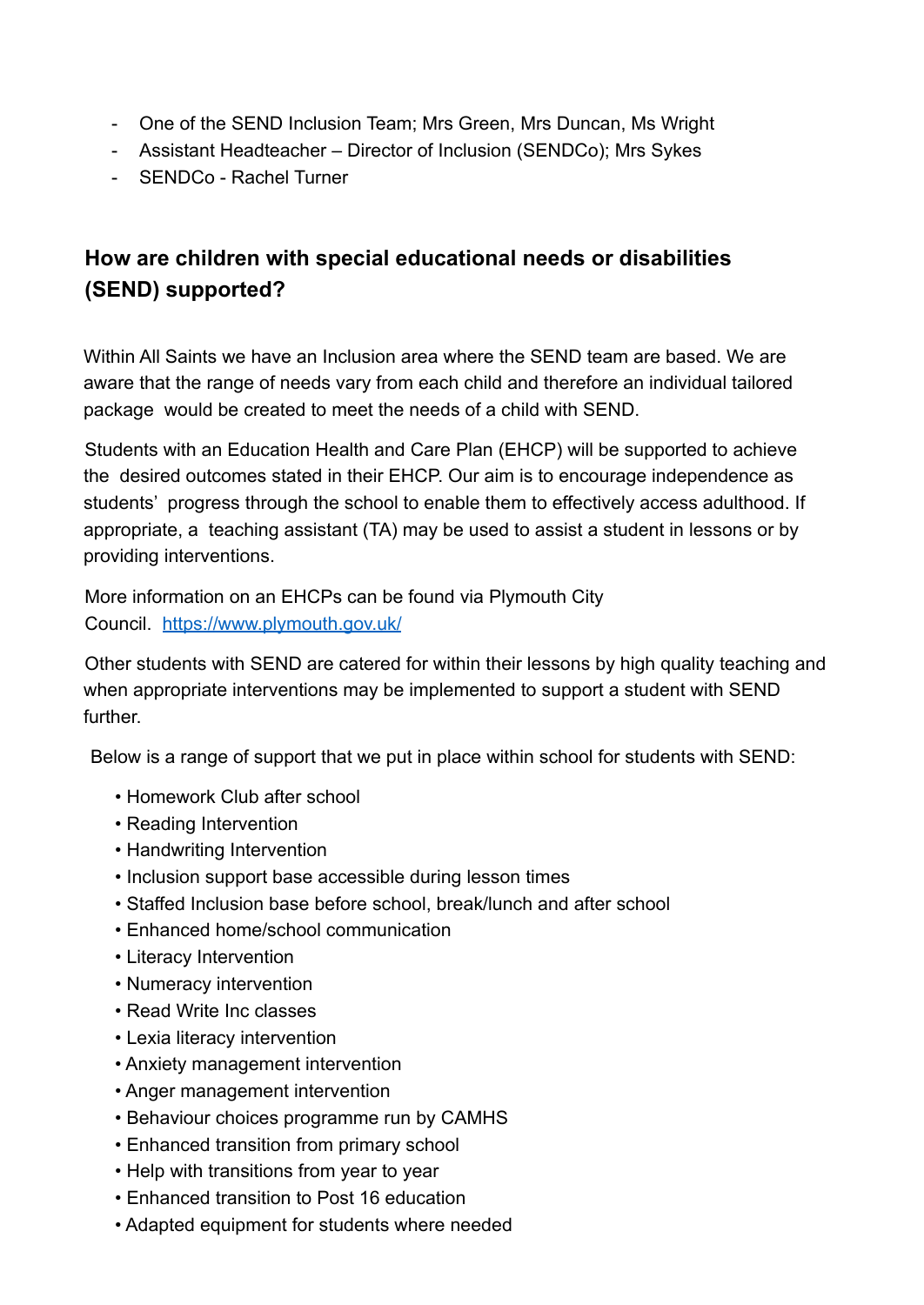- Physiotherapy exercises
- First aiders
- The classrooms and school environment are continually assessed to meet student's need

# **How does ASAP School involve others in meeting the needs of pupils with SEND and support their families?**

#### **For students:**

- Careers South West
- Educational Psychologist
- Communication Interaction Team
- Educational Welfare Officer
- Child and Adolescent Mental Health Service
- Occupational Therapist
- Undergraduate psychology student counsellors
- Young Devon counsellors
- Speech and Language Therapist
- Outreach
- Visual Impairment services
- Hearing Impairment services
- ACE Health and Welfare
- Multi-agency Support Plans (EHAT)
- Team Around Me meetings (TAM)

#### **For families:**

- Termly SEND coffee mornings held in school
- Termly ASC coffee mornings held in school
- Plymouth Information Advice service (PIAS) is an independent and impartial organisation who can support parents with Statutory Assessments, preparing for and attending meetings and accompanying them on school visits. They are also able to support parents to reach agreement when issues are faced at school.
- The Plymouth Online Directory (POD) has an Early Help Assessment Tool(EHAT). Early Help means taking action to support a child, young person or their family early in the life of a problem, as soon as it emerges. It can be required at any stage in a child's life from pre-birth to adulthood and applies to any problem or need that the family cannot deal with or meet on their own. The Early Help Assessment Tool (EHAT) is an assessment for multi-agency support.
- For more information see Plymouth's Local offer: https://www.plymouthonlinedirectory.com/kb5/plymouth/directory/home.page